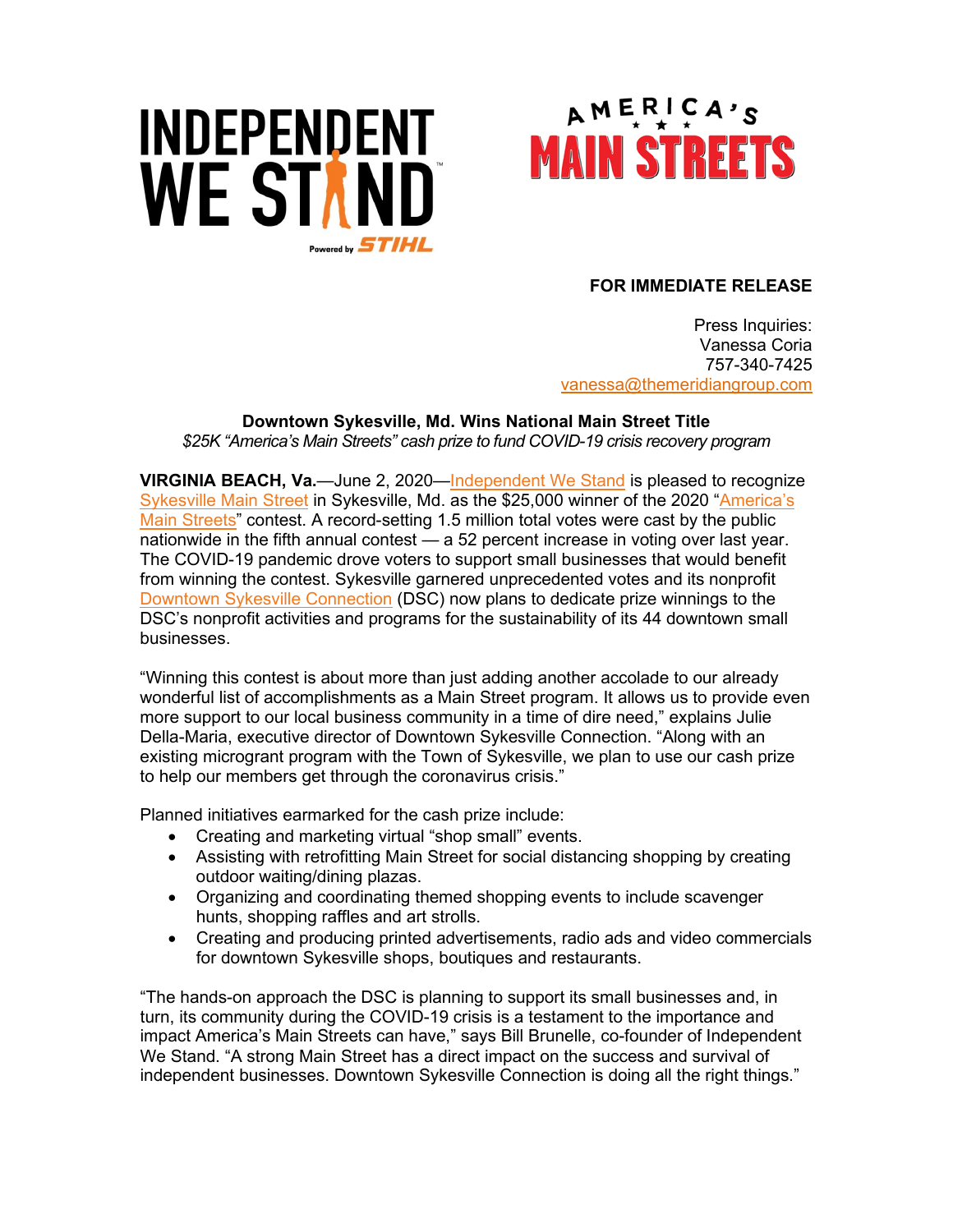



Sykesville is a quaint small town, home to 4,400 residents with a vibrant downtown area rich in history, art displays and annual events programmed by the DSC. Located along the Patapsco River, the former railway hub celebrates and preserves its rich history through attractions like the S&P Railway model train displays and the Little Sykes Railway Park. Sykesville is also a state and nationally dedicated Main Street Community.

As part of its ongoing mission to promote small businesses, Independent We Stand created the "America's Main Streets" contest to promote the important role main streets play in building economic success for their communities.

The 2020 top 10 semifinalists in alphabetical order are:

- [Chattahoochee Main Street,](https://www.mainstreetcontest.com/profile/30) Chattahoochee, Fla.
- [Downtown Bedford,](https://www.mainstreetcontest.com/profile/82) Bedford, Pa.
- [Emporia Main Street, Inc.](https://www.mainstreetcontest.com/profile/51), Emporia, Kan.
- [Historic Downtown Hope,](https://www.mainstreetcontest.com/profile/119) Hope, Ark.
- [Historic Downtown Snohomish Association,](https://www.mainstreetcontest.com/profile/125) Snohomish, Wash.
- [Main Street Homer,](https://www.mainstreetcontest.com/profile/49) Homer, La.
- [NewTown Macon,](https://www.mainstreetcontest.com/profile/17) Macon, Ga.
- [Osborne Main Street,](https://www.mainstreetcontest.com/profile/99) Osborne, Kan.
- [Public Square,](https://www.mainstreetcontest.com/profile/150) Columbia, Ky.
- [Sykesville Main Street,](https://www.mainstreetcontest.com/profile/28) Sykesville, Md.

#### **Additional contest prizes include**:

- STIHL Equipment Certificate for \$1,000 worth of STIHL equipment good at any STIHL Dealer in the U.S.
- Do it Best Corp. \$500 shopping spree
- Free One Day Downtown Assessment from *Flip This Town*
- Nationwide Marketing Group \$500 shopping spree
- PPG Paints \$500 shopping spree
- Public relations and social media recognition
- A special plaque for the winner to proudly display

#### **Presenting Sponsor:**

[STIHL Inc.,](http://www.stihlusa.com/handheld-outdoor-power-equipment/) America's [number-one selling brand](http://www.stihlusa.com/handheld-outdoor-power-equipment/) of gasoline-powered handheld outdoor power equipment\*, is the founding sponsor of Independent We Stand and the presenting sponsor of "America's Main Streets" contest. The company follows a unique distribution strategy in the handheld outdoor power equipment industry, choosing never to sell products at big box stores, but instead remain loyal to its 9,000+ authorized local STIHL Dealers nationwide.